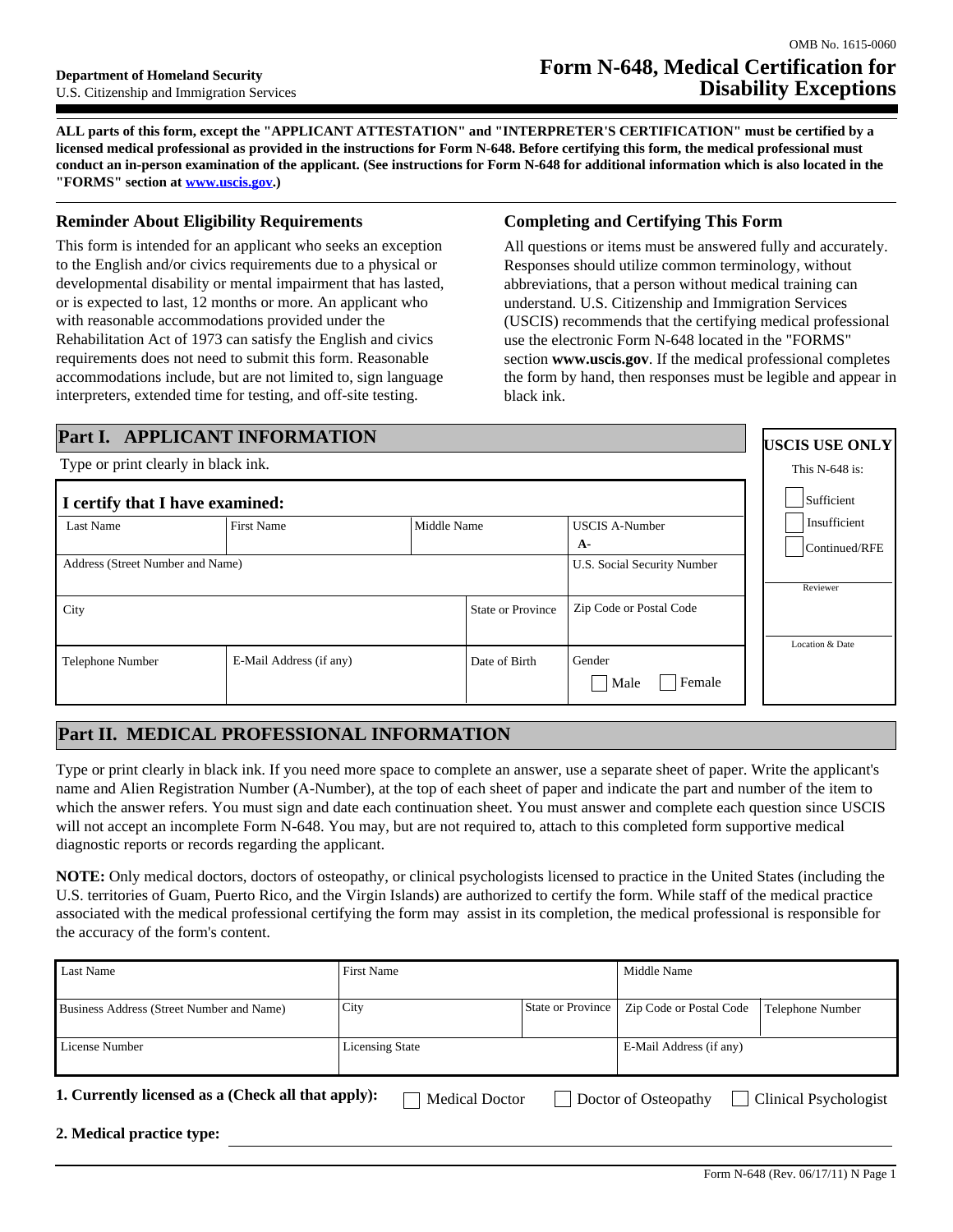| <b>Applicant's Name</b> | USCIS A-Number |
|-------------------------|----------------|
|                         | <b>A-</b>      |

# **Part III. INFORMATION ABOUT DISABILITY and/or IMPAIRMENT(S)**

**1. Provide the clinical diagnosis and DSM IV code (***if applicable***) of the applicant's disability and/or impairment(s) that form the basis for seeking an exception to the English and/or civics requirements; e.g.,** *"DSM-IV 318.0 Down syndrome"***. If you cannot provide a DSM IV code, write "N/A" and explain why you cannot provide a DSM IV code.**

**2. Provide a basic description of the disability and/or impairment(s), e.g., "Down syndrome is a genetic disorder that causes lifelong intellectual disability (also referred to as mental retardation), developmental delays, and other problems."** 

#### **3. Date you first examined the applicant regarding the condition(s) listed in number 1.**

| Date                                                                                                           | Location (if different from business address on Page 1; otherwise write "same as business address")                                                                                                                |  |  |  |  |  |
|----------------------------------------------------------------------------------------------------------------|--------------------------------------------------------------------------------------------------------------------------------------------------------------------------------------------------------------------|--|--|--|--|--|
|                                                                                                                | 4. Date you last examined the applicant regarding the condition(s) listed in number 1, if different from above.                                                                                                    |  |  |  |  |  |
| Date                                                                                                           | Location (if different from business address on Page 1; otherwise write "same as business address")                                                                                                                |  |  |  |  |  |
| 5. Are you the medical professional regularly treating this applicant for the condition(s) listed in number 1? |                                                                                                                                                                                                                    |  |  |  |  |  |
|                                                                                                                | Yes (If "Yes," indicate duration of treatment.)<br><b>Months</b><br>Years                                                                                                                                          |  |  |  |  |  |
|                                                                                                                | No (If "No," provide the name of the applicant's regularly treating medical professional on the next page and explain why you<br>are certifying this form instead of the regularly treating medical professional.) |  |  |  |  |  |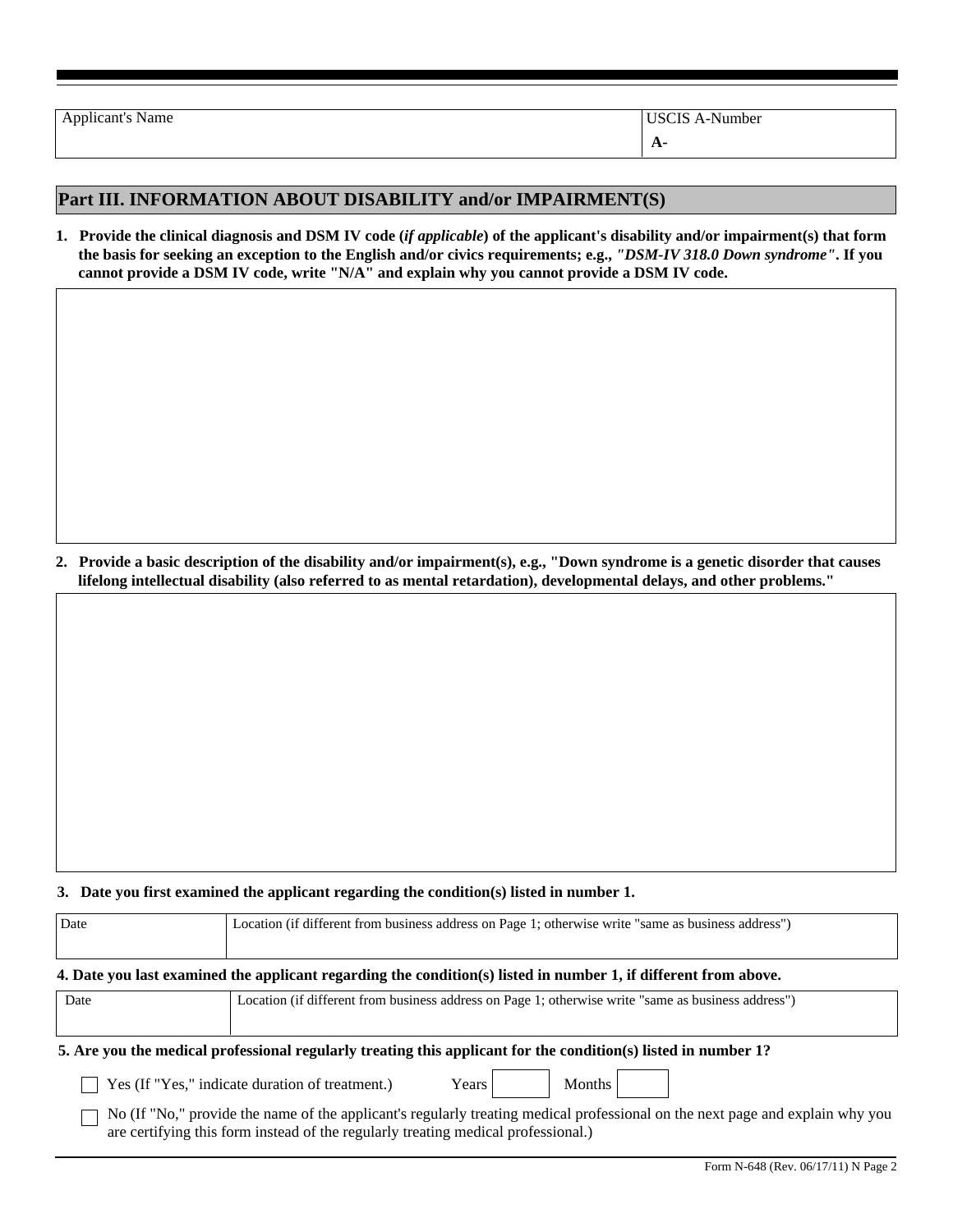| <b>Applicant's Name</b> | <b>USCIS A-Number</b> |
|-------------------------|-----------------------|
|                         |                       |
|                         | $A^-$                 |

#### **Name of Regularly Treating Medical Professional and Address.**

| <b>Last Name</b>        | <b>First Name</b> |  | Middle Name                                                    |  |
|-------------------------|-------------------|--|----------------------------------------------------------------|--|
| <b>Business Address</b> | City              |  | State or Province   Zip Code or Postal Code   Telephone Number |  |

#### **Explanation:**

#### **6. Has the applicant's disability and/or impairment(s) lasted, or do you expect it to last, 12 months or more?**

Yes (If "Yes,"continue to complete this form.)

 $\Box$  No (If "No," the applicant is not eligible for this exception and you need not complete the remainder of the questions. Please go directly to the "Medical Professional's Certification.")

#### **7. Is the applicant's disability and/or impairment(s) the result of the applicant's illegal use of drugs?**

 $\Box$  Yes (If "Yes," the applicant is not eligible for this exception and you need not complete the remainder of the questions. Please go directly to the "Medical Professional's Certification.")

No (If "No," continue to complete this form.)

### **8. What caused this applicant's medical disability and/or impairment(s) listed in number 1, if known?**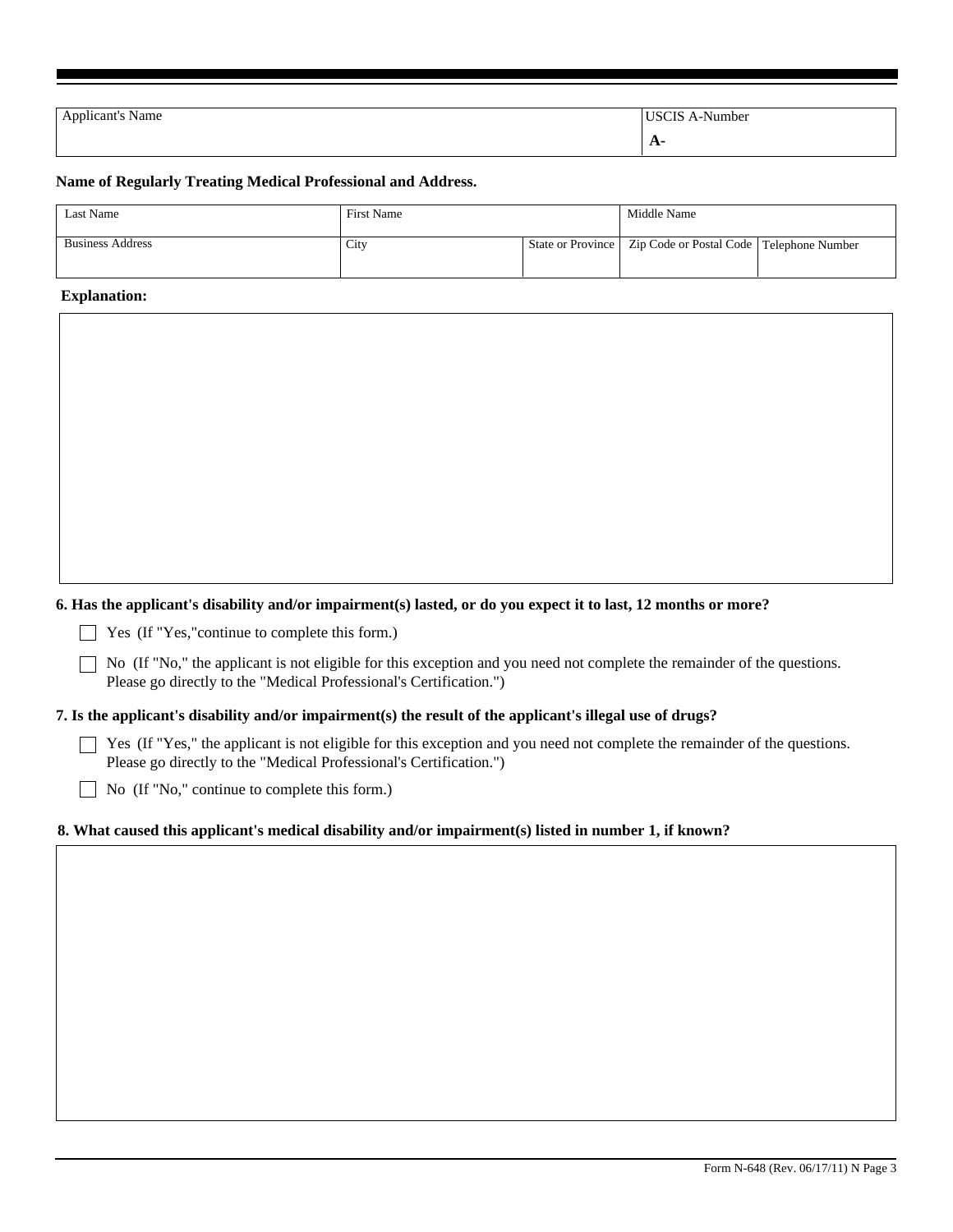| Applicant's Name | -Number<br>ാവ |
|------------------|---------------|
|                  | $A-$          |

### **9. What clinical methods did you use to diagnose the applicant's medical disability and/or impairment(s) listed in number 1?**

**10. Clearly describe how the applicant's disability and/or impairment(s) affect his or her ability to demonstrate knowledge and understanding of English and/or civics.** 

| 11. In your professional medical opinion, does the applicant's disability or impairment(s) prevent him or her from       |
|--------------------------------------------------------------------------------------------------------------------------|
| demonstrating the following requirements? (Check all that apply. If none applies, the applicant is not eligible for this |
| exception.)                                                                                                              |

| The ability to:                                                                                            |
|------------------------------------------------------------------------------------------------------------|
| Read English                                                                                               |
| Write English                                                                                              |
| Speak English                                                                                              |
| Answer questions regarding United States history and civics, even in a language the applicant understands. |
|                                                                                                            |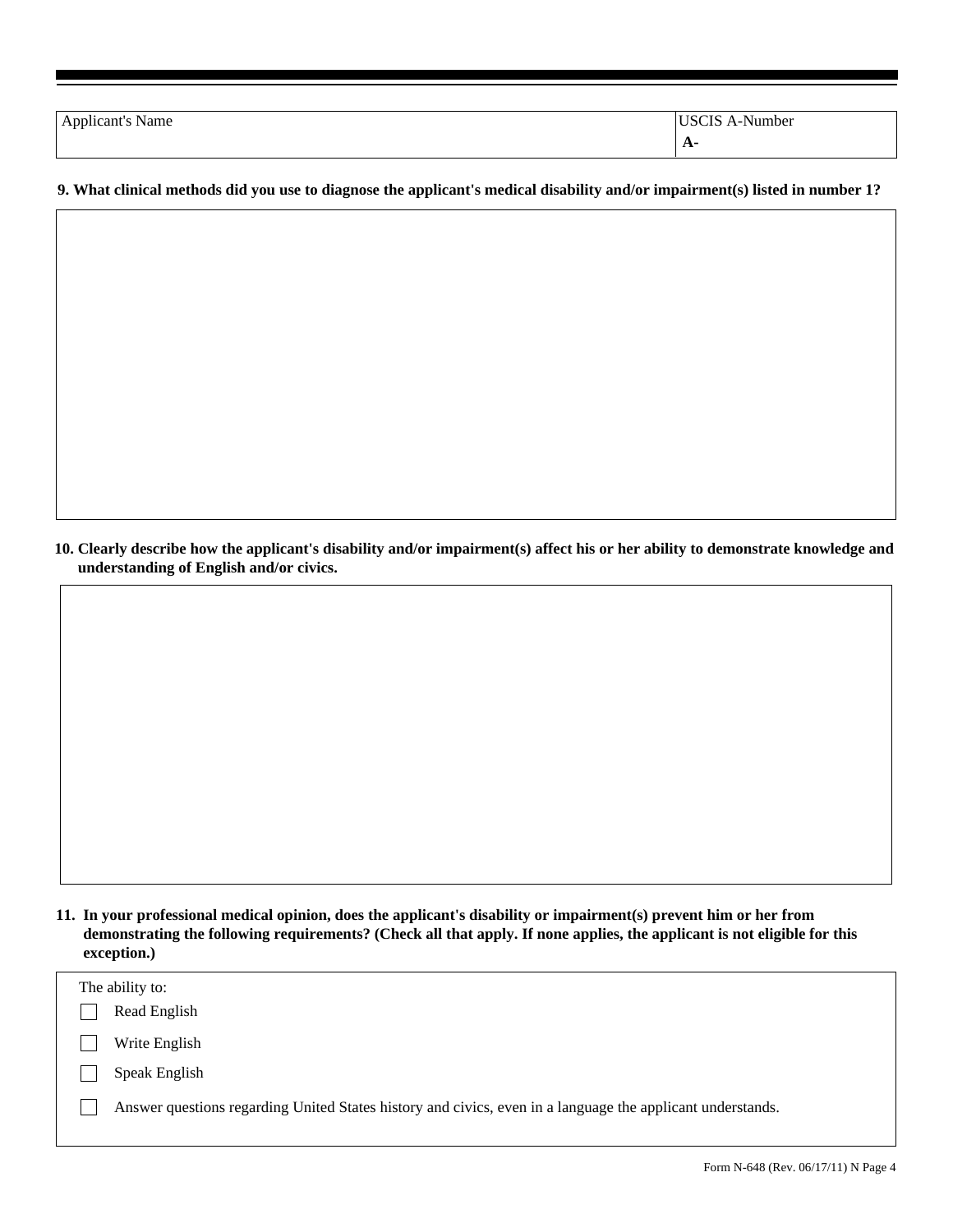| Applicant's Name | <b>USCIS A-Number</b> |
|------------------|-----------------------|
|                  | $A-$                  |

#### **12. Was an interpreter used during your examination of the applicant?**

Yes (If "Yes," the interpreter must complete the "Interpreter Certification" section.)

 $\Box$  No

#### **Additional Comments** (Optional)

# **MEDICAL PROFESSIONAL' S CERTIFICATION**

Complete the following if an interpreter was not used during your examination of the applicant between the applicant and medical professional pertaining to the examination(s) that form the basis of this Form N-648 certification.

I am fluent in English and , the language spoken by this patient. Therefore, an interpreter was not used during my examination(s) of this applicant.

All medical professionals **must** complete the certification below.

### **I certify that this applicant's identity has been verified through the following United States or State government-issued photographic identity document:**

Permanent Resident Card

State ID Number:

 $\Box$ Other Identification (State type and ID Number):

I certify, under penalty of perjury under the laws of the United States of America, that the information on this form and any evidence submitted with it are all true and correct. I will furnish relevant medical records to USCIS, if requested to do so by USCIS, based on the applicant's consent. I am aware that the knowing placement of false information on Form N-648 and related documents may also subject me to criminal penalties including under Title 18, U.S.C. Section 1546, civil penalties under Title 18, U.S.C. Section 247c of the Immigration and Nationality Act, and civil license suspension or revocation by the appropriate authorities.

| Licensed Medical Professional Signature | Date |
|-----------------------------------------|------|
|                                         |      |